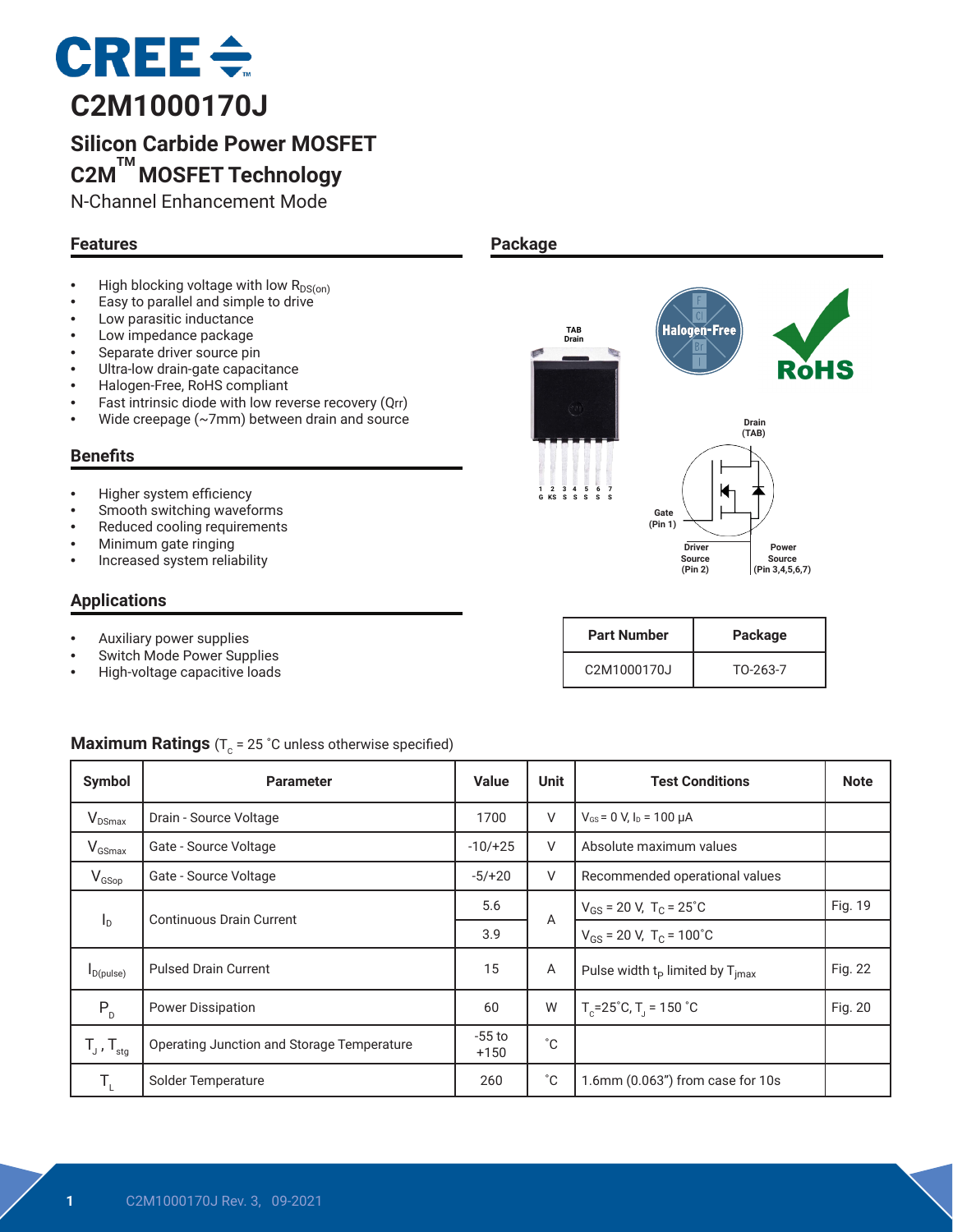

| <b>Symbol</b>        | <b>Parameter</b>                 | Min. | Typ.         | Max.           | <b>Unit</b> | <b>Test Conditions</b>                                                                                                                      | <b>Note</b>   |  |
|----------------------|----------------------------------|------|--------------|----------------|-------------|---------------------------------------------------------------------------------------------------------------------------------------------|---------------|--|
| $V_{\text{(BR)DSS}}$ | Drain-Source Breakdown Voltage   | 1700 |              |                | $\vee$      | $V_{GS}$ = 0 V, $I_D$ = 100 $\mu$ A                                                                                                         |               |  |
|                      | <b>Gate Threshold Voltage</b>    | 2.0  | 2.6          | $\overline{4}$ | V           | $V_{DS} = V_{GS}$ , $I_D = 0.5$ mA                                                                                                          | Fig. 11       |  |
| $V_{GS(th)}$         |                                  |      | 2.1          |                | $\vee$      | $V_{DS}$ = $V_{GS}$ , $I_D$ = 0.5 mA, T <sub>J</sub> = 150 °C                                                                               |               |  |
| I <sub>DSS</sub>     | Zero Gate Voltage Drain Current  |      | $\mathbf{1}$ | 100            | uA          | $V_{DS}$ = 1.7 kV, $V_{GS}$ = 0 V                                                                                                           |               |  |
| I <sub>GSS</sub>     | Gate-Source Leakage Current      |      | 10           | 250            | nA          | $V_{GS}$ = 20 V, $V_{DS}$ = 0 V                                                                                                             |               |  |
| $R_{DS(on)}$         | Drain-Source On-State Resistance |      | 0.8          | 1.4            | $\Omega$    | $V_{GS}$ = 20 V, $I_D$ = 2 A                                                                                                                | Fig. 4,5,6    |  |
|                      |                                  |      | 1.4          |                |             | $V_{GS}$ = 20 V, $I_D$ = 2 A, T <sub>J</sub> = 150 °C                                                                                       |               |  |
| $g_{fs}$             | Transconductance                 |      | 1.04         |                | S           | $V_{DS}$ = 20 V, $I_{DS}$ = 2 A                                                                                                             | Fig. 7        |  |
|                      |                                  |      | 1.09         |                |             | $V_{DS}$ = 20 V, I <sub>DS</sub> = 2 A, T <sub>J</sub> = 150 °C                                                                             |               |  |
| $C_{iss}$            | Input Capacitance                |      | 215          |                |             | $V_{GS} = 0 V$                                                                                                                              | Fig. 17,18    |  |
| $C_{\text{oss}}$     | Output Capacitance               |      | 19           |                | pF          | $V_{DS} = 1000 V$                                                                                                                           |               |  |
| C <sub>rss</sub>     | Reverse Transfer Capacitance     |      | 2.2          |                |             | $f = 1 MHz$                                                                                                                                 |               |  |
| $E_{\rm oss}$        | C <sub>oss</sub> Stored Energy   |      | 10.2         |                | μJ          | $V_{AC}$ = 25 mV                                                                                                                            | <b>Fig 16</b> |  |
| E <sub>ON</sub>      | <b>Turn-On Switching Energy</b>  |      | 53           |                | μJ          | $V_{DS}$ = 1.2 kV, $V_{GS}$ = -5/20 V, I <sub>n</sub> = 2 A,                                                                                |               |  |
| $E_{\text{OFF}}$     | Turn Off Switching Energy        |      | 12           |                |             | $R_{G(\text{ext})}$ = 2.5 Ω, L= 1478 μH, T <sub>J</sub> = 150 °C                                                                            | Fig. 26       |  |
| $t_{d(on)}$          | Turn-On Delay Time               |      | 4.2          |                |             |                                                                                                                                             | Fig. 27       |  |
| t,                   | <b>Rise Time</b>                 |      | 6.5          |                |             | $V_{DD}$ = 1.2 kV, $V_{GS}$ = -5/20 V<br>$I_D = 2 A$ , $R_{G(ext)} = 2.5 \Omega$ , $R_1 = 600 \Omega$<br>Timing relative to $V_{\text{ns}}$ |               |  |
| $t_{d(off)}$         | Turn-Off Delay Time              |      | 12.6         |                | ns          |                                                                                                                                             |               |  |
| $t_{\rm f}$          | <b>Fall Time</b>                 |      | 47.6         |                |             | Per IEC60747-8-4 pg 83                                                                                                                      |               |  |
| $R_{\text{G(int)}}$  | Internal Gate Resistance         |      | 27           |                | $\Omega$    | $f = 1$ MHz, $V_{AC} = 25$ mV                                                                                                               |               |  |
| $Q_{qs}$             | Gate to Source Charge            |      | 5            |                |             | $V_{DS}$ = 1.2 kV. $V_{GS}$ = -5/20 V                                                                                                       |               |  |
| $Q_{gd}$             | Gate to Drain Charge             |      | 5            |                | nC          | $I_{D} = 2A$                                                                                                                                | Fig. 12       |  |
| $Q_{g}$              | <b>Total Gate Charge</b>         |      | 13           |                |             | Per IEC60747-8-4 pg 21                                                                                                                      |               |  |

## **Reverse Diode Characteristics**

| Symbol   | <b>Parameter</b>                        | Typ. | Max. | <b>Unit</b> | <b>Test Conditions</b>                                                  | <b>Note</b>      |
|----------|-----------------------------------------|------|------|-------------|-------------------------------------------------------------------------|------------------|
| $V_{SD}$ | Diode Forward Voltage                   | 3.8  |      | V           | $V_{\text{gs}}$ = - 5 V, $I_{\text{sp}}$ = 1 A, T <sub>J</sub> = 25 °C  | Fig. 8, 9,<br>10 |
|          |                                         | 3.3  |      | V           | $V_{\text{es}}$ = - 5 V, I <sub>sp</sub> = 1 A, T <sub>j</sub> = 150 °C |                  |
| Is.      | <b>Continuous Diode Forward Current</b> |      | 5.6  | A           | $T_c = 25 °C$                                                           |                  |
| τ,       | Reverse Recovery Time                   | 15   |      | ns          | $V_{\text{gs}}$ = - 5 V, I <sub>sp</sub> = 2 A T <sub>J</sub> = 25 °C   |                  |
| $Q_{rr}$ | Reverse Recovery Charge                 | 31   |      | nC          | $V_p = 1.2$ kV<br>$dif/dt = 2390 A/\mu s$                               |                  |
| 'rm      | Peak Reverse Recovery Current           | 6    |      | Α           |                                                                         |                  |

#### **Thermal Characteristics**

| <b>Symbol</b> | <b>Parameter</b>                            | Typ. | Max. | Unit | <b>Test Conditions</b> | <b>Note</b> |
|---------------|---------------------------------------------|------|------|------|------------------------|-------------|
| $R_{0JC}$     | Thermal Resistance from Junction to Case    | 1.96 | 2.06 |      |                        |             |
| $R_{0JC}$     | Thermal Resistance from Junction to Ambient |      | 40   | °C/W |                        | Fig. $2^r$  |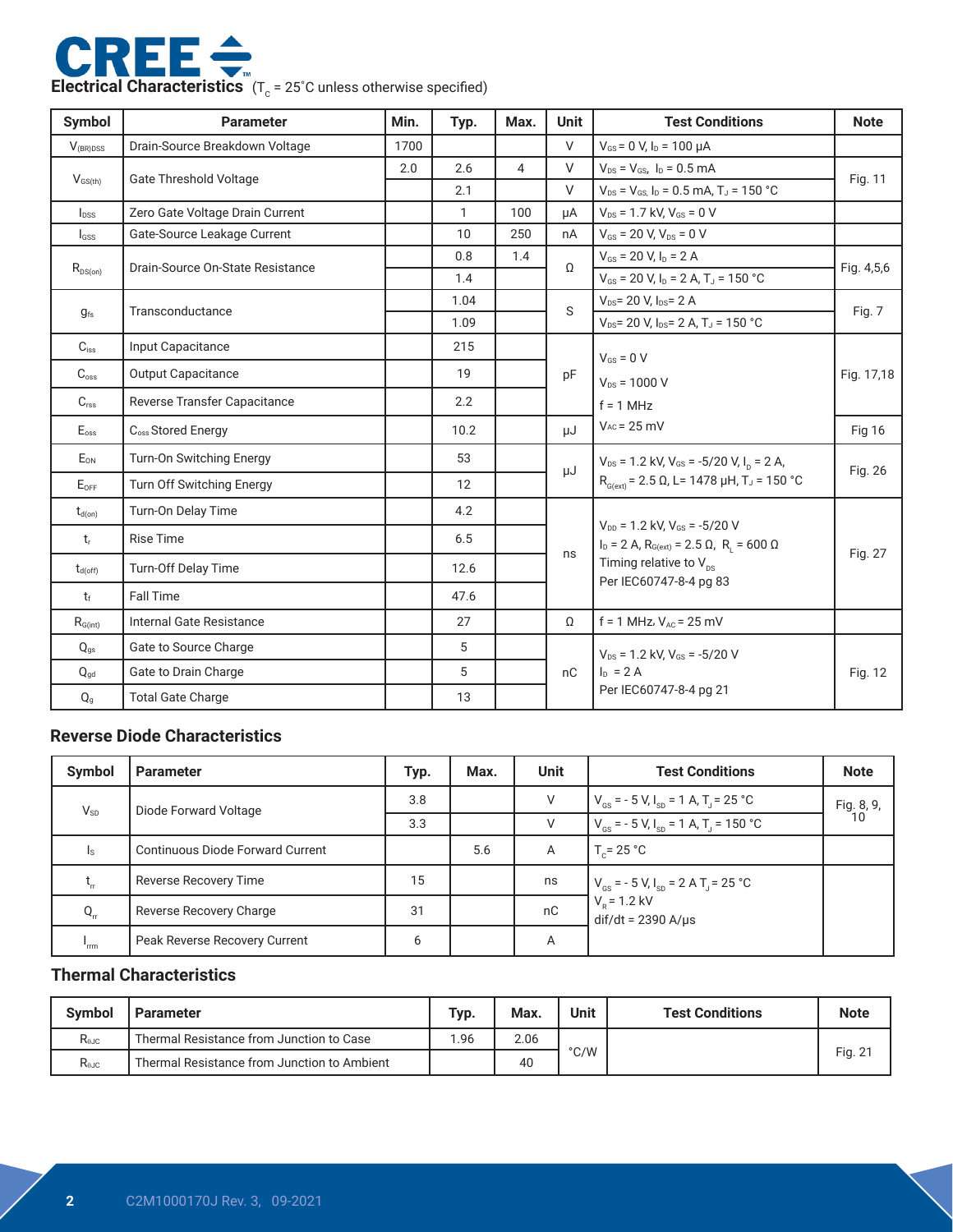



Figure 5. On-Resistance vs. Drain Current For Various Temperatures

**Drain-Source Current, I<sub>DS</sub> (A)** 



**Junction Temperature, Tj (°C)**

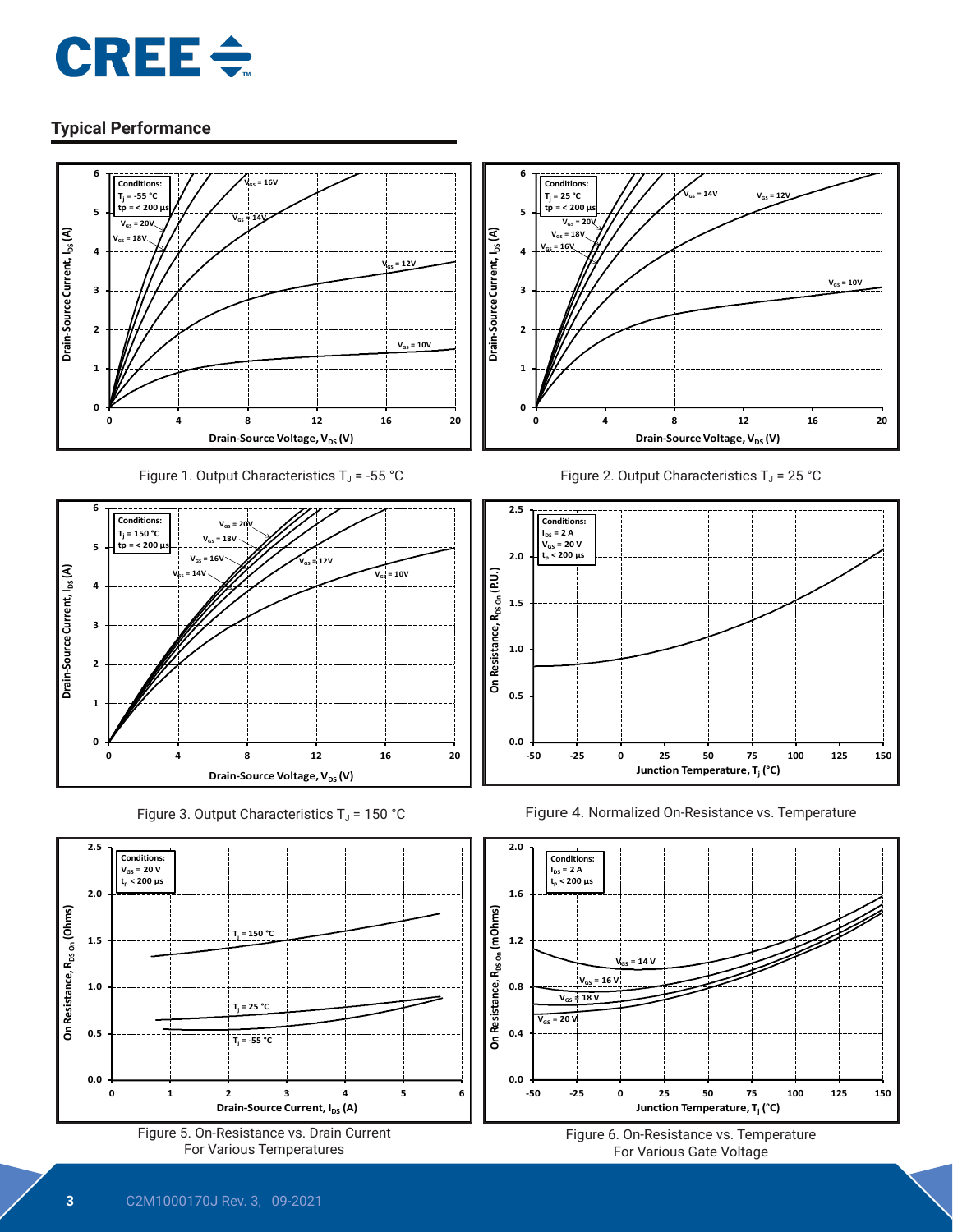



**-5**

**0**

**0.0 0.5 -50 -25 0 25 50 75 100 125 150 Junction Temperature T<sub>J</sub> (°C)** 

Figure 11. Threshold Voltage vs. Temperature Figure 12. Gate Charge Characteristics

**0 2.5 5 7.5 10 12.5 15**

Gate Charge, Q<sub>G</sub> (nC)

**1.0**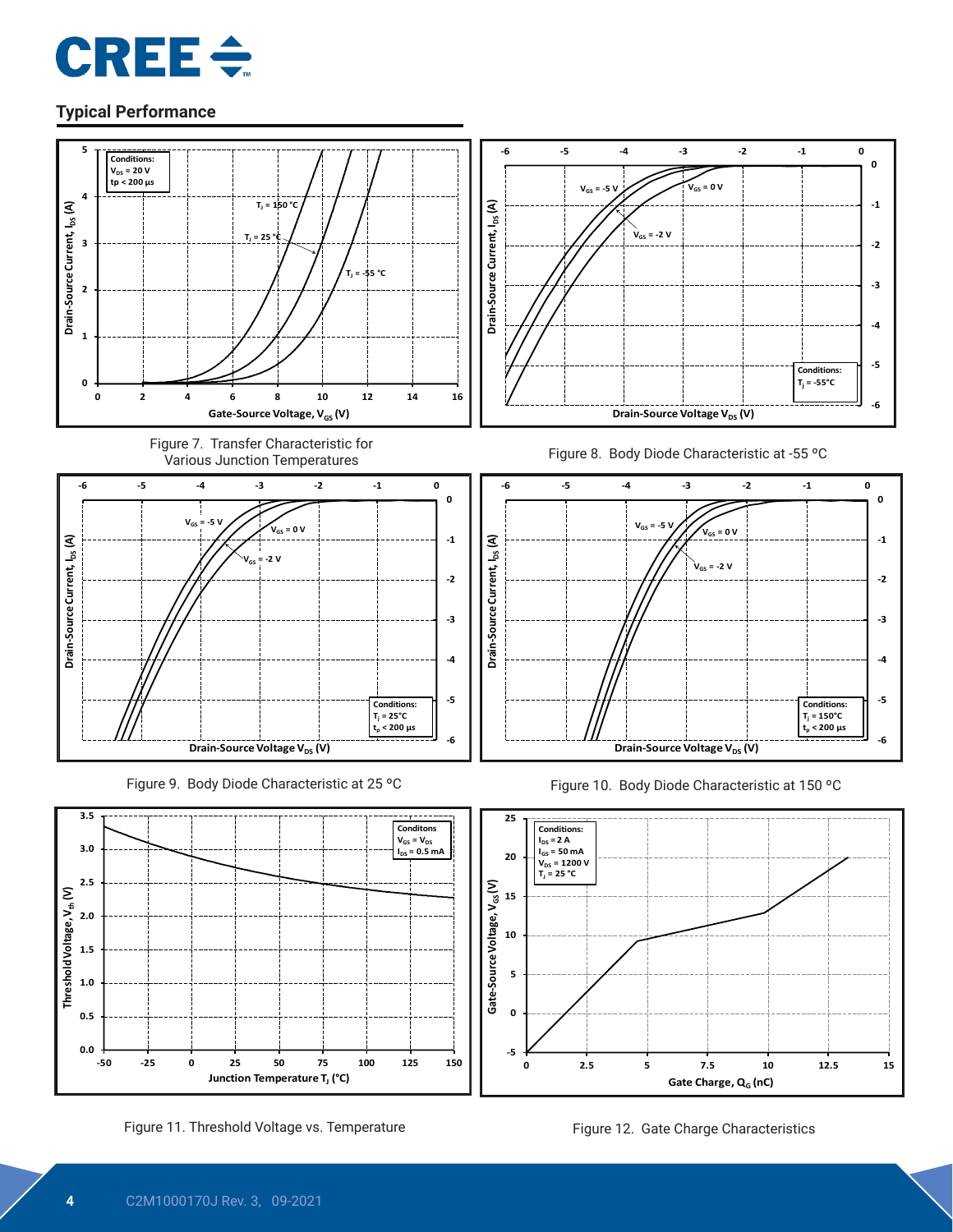



Figure 13. 3rd Quadrant Characteristic at -55 °C Figure 14. 3rd Quadrant Characteristic at 25 °C



Figure 15. 3rd Quadrant Characteristic at 150 °C Figure 16. Output Capacitor Stored Energy











Figure 18. Capacitances vs. Drain-Source Voltage (0-1000 V)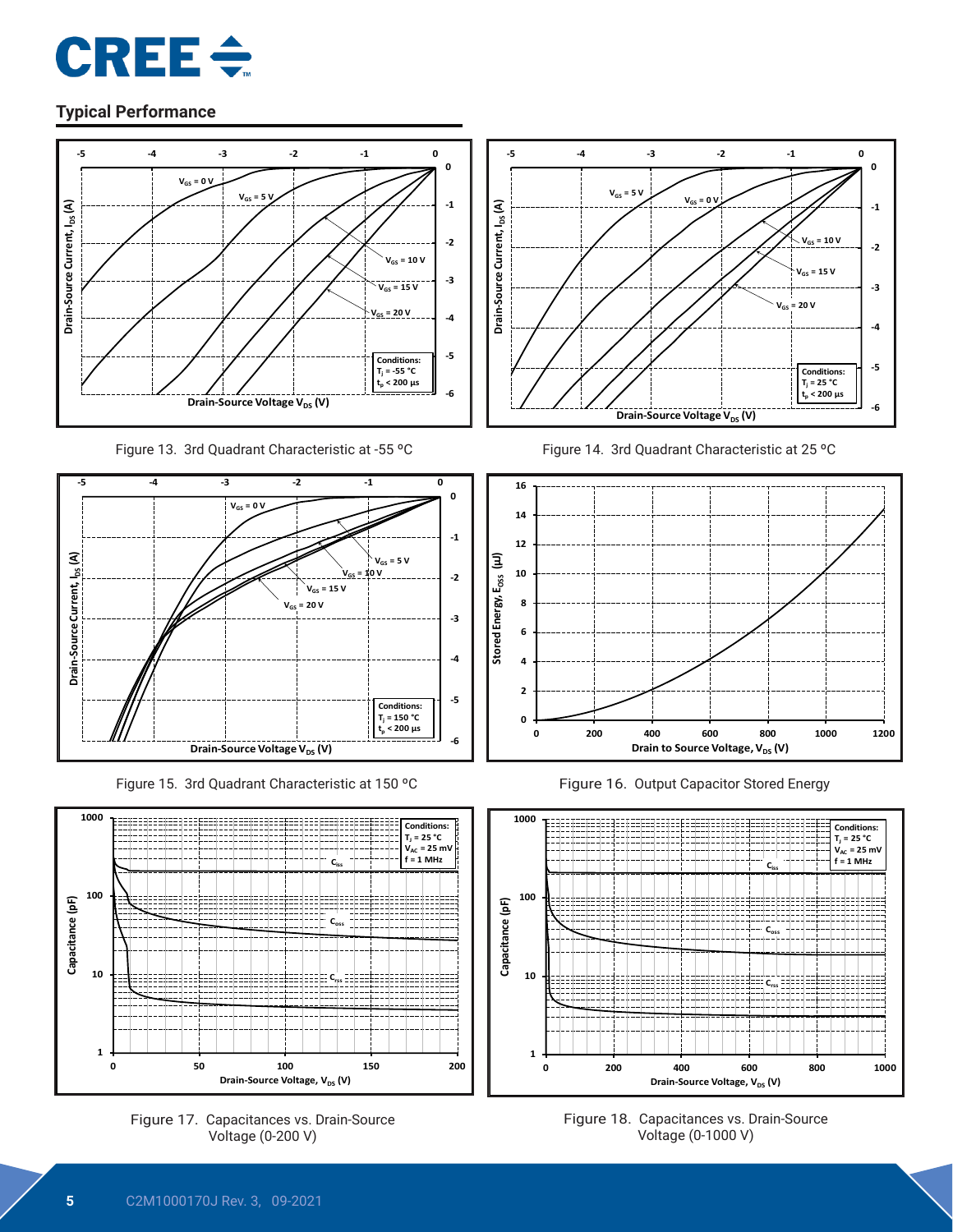





















Figure 24. Clamped Inductive Switching Energy vs. Drain Current ( $V_{DD}$  = 1200 V)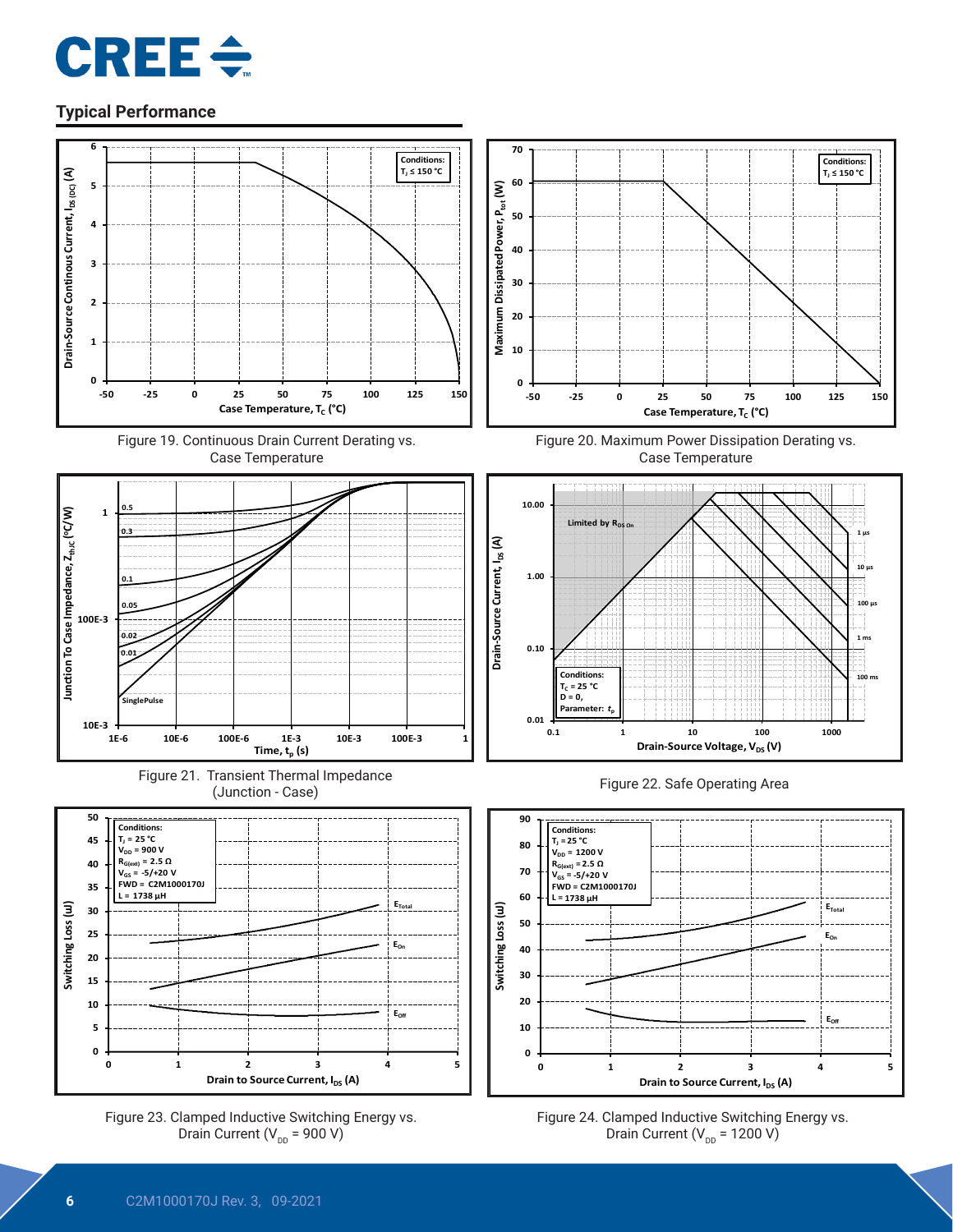



Figure 25. Clamped Inductive Switching Energy vs.  $R_{G(\text{ext})}$ 



Figure 27. Switching Times vs.  $R_{G(\text{ext})}$  Figure 28. Switching Times Definition



Figure 26. Clamped Inductive Switching Energy vs. **Temperature** 

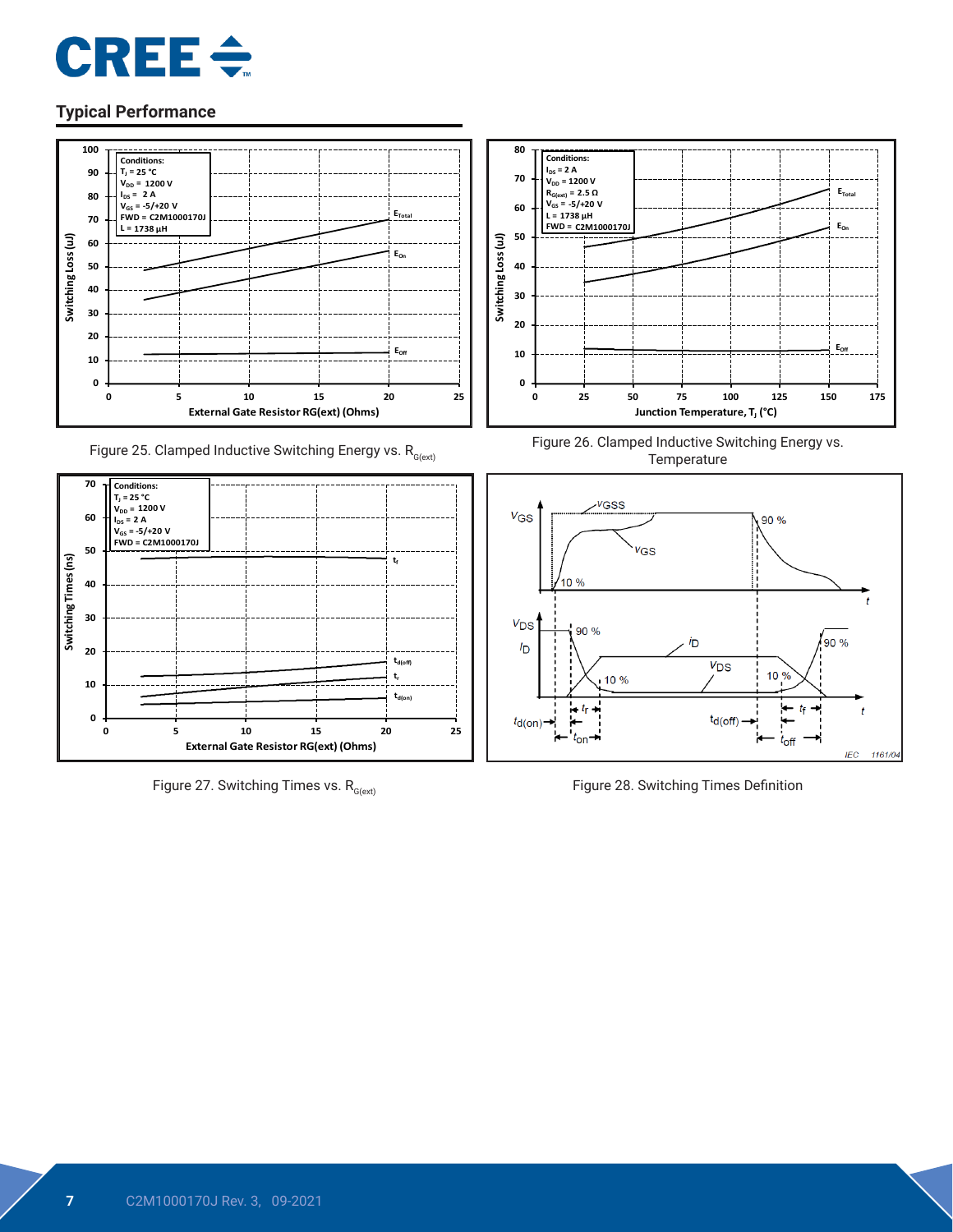

## **Test Circuit Schematic**



Figure 29. Clamped Inductive Switching Waveform Test Circuit

## **ESD Ratings**

| <b>ESD Test</b> | <b>Resulting Classification</b> |  |  |  |
|-----------------|---------------------------------|--|--|--|
| ESD-HBM         | 1A (250V to < 500V)             |  |  |  |
| ESD-CDM         | 3C (>1000V)                     |  |  |  |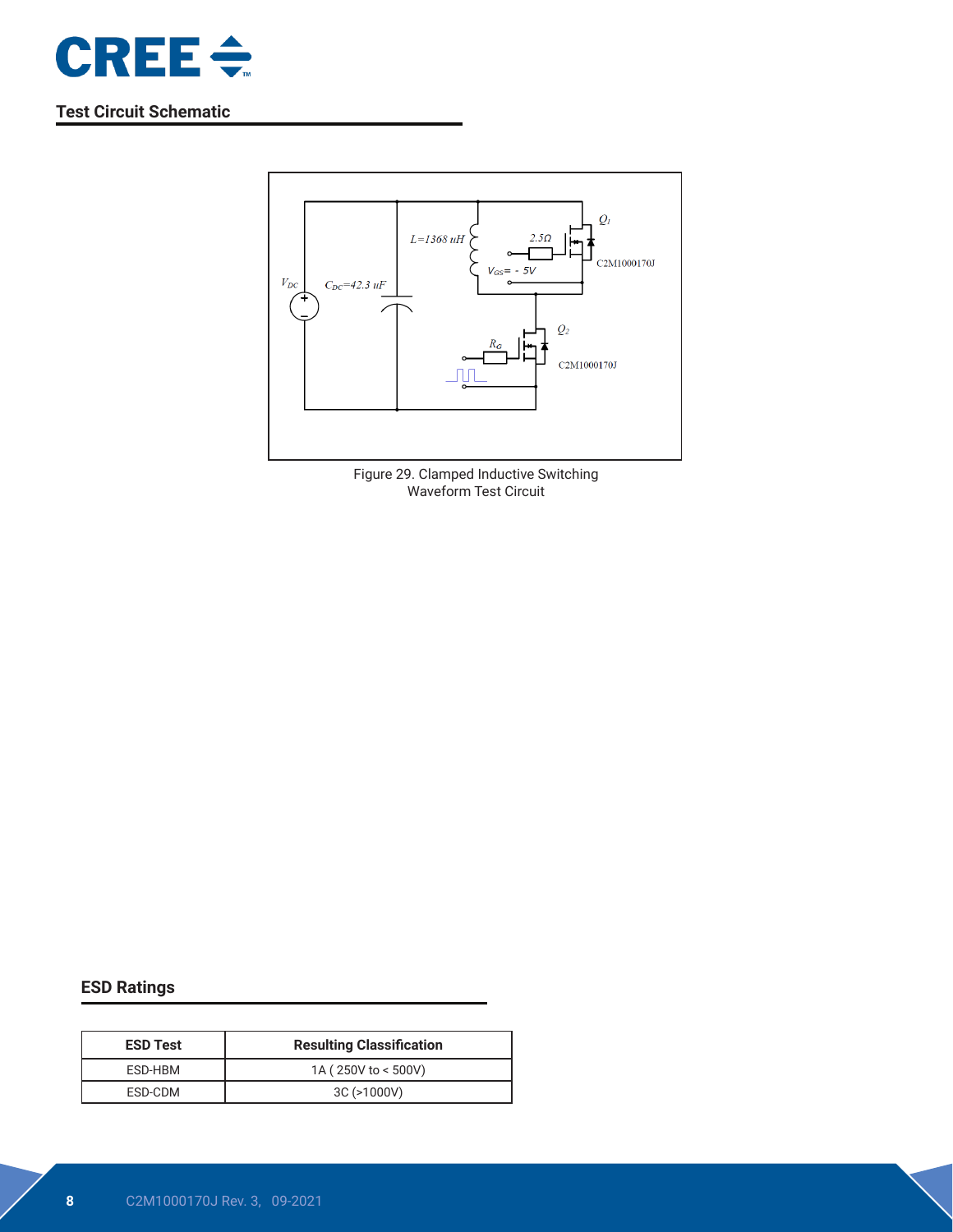

TO-263-7



| Dim            | <b>All Dimensions in Millimeters</b> |             |               |  |  |  |
|----------------|--------------------------------------|-------------|---------------|--|--|--|
|                | Min                                  | Max         |               |  |  |  |
| A              | 4.300                                | 4.435       | 4.570         |  |  |  |
| A1             | 0.00                                 | 0.125       | 0.25          |  |  |  |
| b              | 0.500                                | 0.600       | 0.700         |  |  |  |
| b2             | 0.600                                | 0.800       | 1.000         |  |  |  |
| C              | 0.330                                | 0.490       | 0.650         |  |  |  |
| C <sub>2</sub> | 1.170                                | 1.285       | 1.400         |  |  |  |
| D              | 9.025                                | 9.075       | 9.125         |  |  |  |
| D1             | 4.700                                | 4.800       | 4.900         |  |  |  |
| F              | 10.130                               | 10.180      | 10.230        |  |  |  |
| E <sub>1</sub> | 6.500                                | 7.550       | 8.600         |  |  |  |
| E <sub>2</sub> | 6.778                                | 7.223       | 7.665         |  |  |  |
| e              |                                      | 1.27        |               |  |  |  |
| н              | 15.043                               | 16.178      | 17.313        |  |  |  |
| L              | 2.324                                | 2.512       | 2.700         |  |  |  |
| L1             | 0.968                                | 1.418       | 1.868         |  |  |  |
| Ø              | $0^{\circ}$                          | $4^\circ$   | $8^{\circ}$   |  |  |  |
| Ø1             | $4.5^{\circ}$                        | $5^{\circ}$ | $5.5^{\circ}$ |  |  |  |